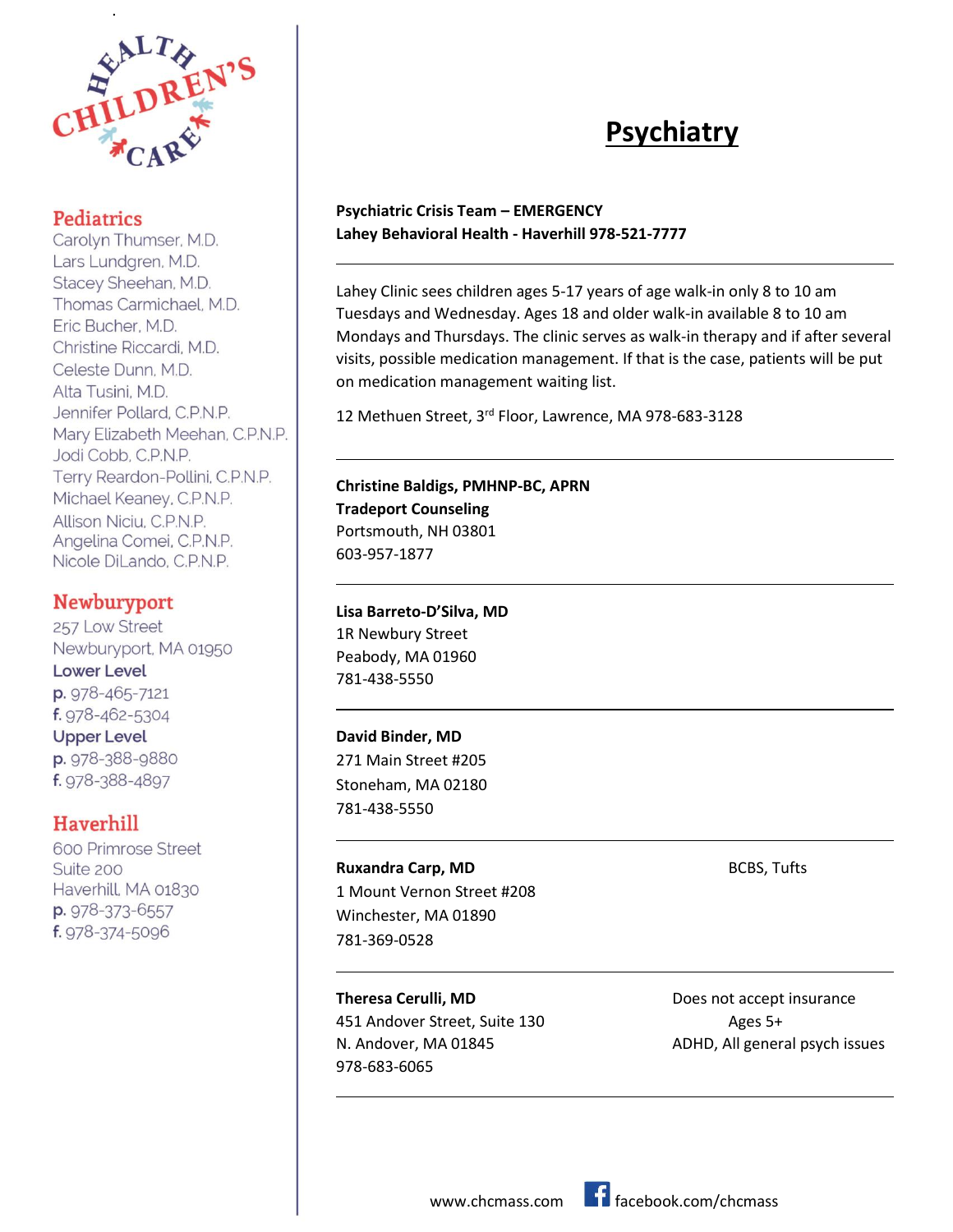

.

Carolyn Thumser, M.D. Lars Lundgren, M.D. Stacey Sheehan, M.D. Thomas Carmichael, M.D. Eric Bucher, M.D. Christine Riccardi, M.D. Celeste Dunn, M.D. Alta Tusini, M.D. Jennifer Pollard, C.P.N.P. Mary Elizabeth Meehan, C.P.N.P. Jodi Cobb, C.P.N.P. Terry Reardon-Pollini, C.P.N.P. Michael Keaney, C.P.N.P. Allison Niciu, C.P.N.P. Angelina Comei, C.P.N.P. Nicole DiLando, C.P.N.P.

#### **Newburyport**

257 Low Street Newburyport, MA 01950 **Lower Level** p. 978-465-7121 f. 978-462-5304 **Upper Level** p. 978-388-9880 f. 978-388-4897

#### Haverhill

600 Primrose Street Suite 200 Haverhill, MA 01830 p. 978-373-6557 f. 978-374-5096

#### **Wassfy Hanna, MD Seacoast Mental Health Center**

Exeter, NH 03833 Exeter, NH 03833 603-772-2710 603-772-2710

30 Prospect Street 1145 Sagamore Aenue

# Salem, MA 01970 978-354-2700

**Lahey Behavioral Health Services Private insurance accepted Corey Meyer, MD** Masshealth, Neighborhood Health Plans **Zelma Rahim, MD** Ages 0-18 years 57 Highland St. New patients accepted if currently in therapy

#### **Mass General Hospital**

55 Fruit Street Boston, MA 02114 617-724-5600

 $\overline{\phantom{0}}$ 

 $\overline{\phantom{0}}$ 

 $\overline{\phantom{0}}$ 

 $\overline{\phantom{0}}$ 

L

 $\overline{\phantom{0}}$ 

### **Michelle Meyer, MD**

7 Federal Street Danver, MA 01923 978-774-7766

#### **North Shore Medical Center Jefferson Prince, MD**

57 Highland Avenue Salem, MA 01970 978-745-2100

#### **North Shore Psychiatry**

**Anne Moylan, MD** 100 Conifer Hill Drive Danvers, MA 01923 978-304-1874

**Psychological Associates of Lynn** All private insurances **J. Phillip Reimherr, MD** Masshealth accepted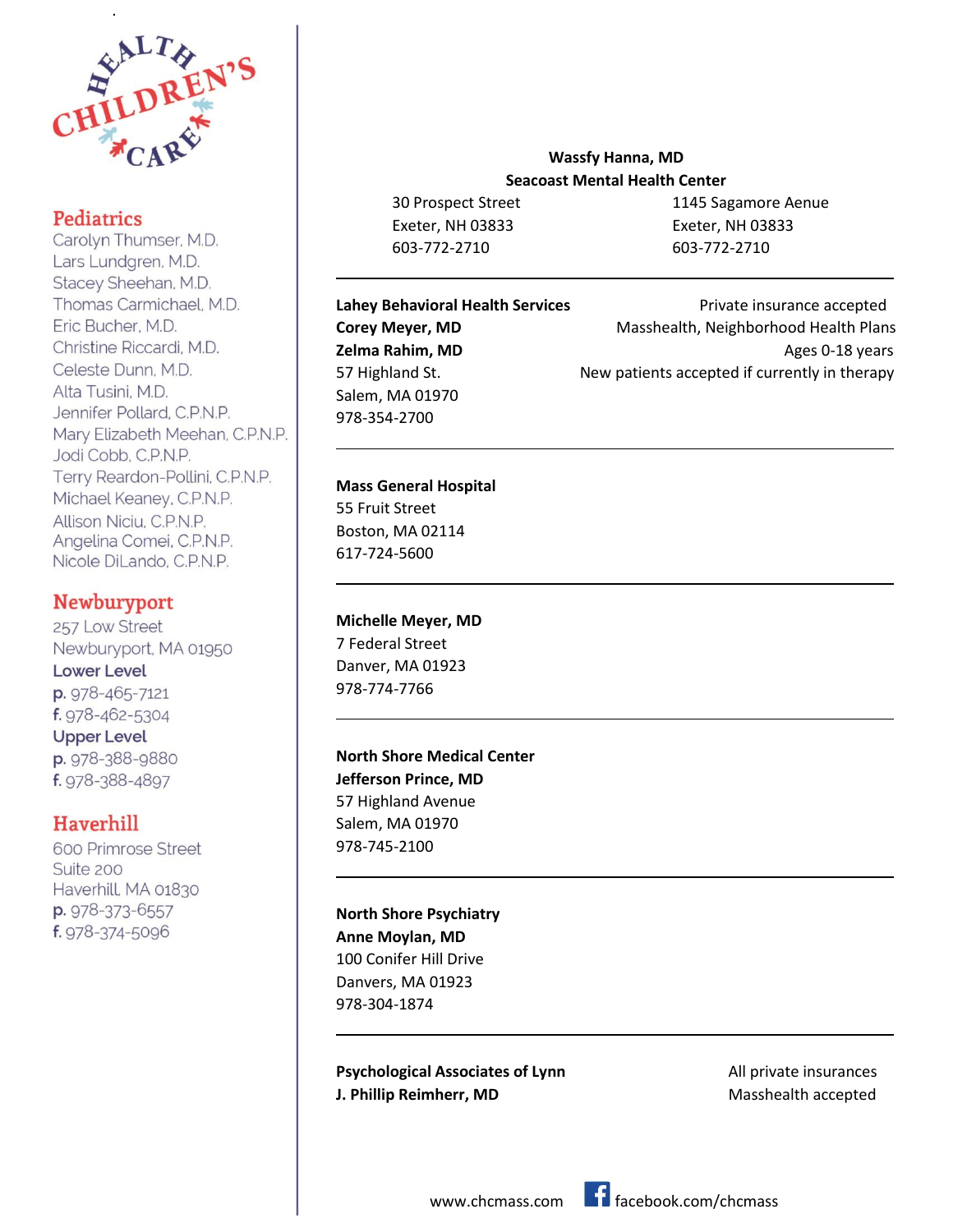

.

Carolyn Thumser, M.D. Lars Lundgren, M.D. Stacey Sheehan, M.D. Thomas Carmichael, M.D. Eric Bucher, M.D. Christine Riccardi, M.D. Celeste Dunn, M.D. Alta Tusini, M.D. Jennifer Pollard, C.P.N.P. Mary Elizabeth Meehan, C.P.N.P. Jodi Cobb, C.P.N.P. Terry Reardon-Pollini, C.P.N.P. Michael Keaney, C.P.N.P. Allison Niciu, C.P.N.P. Angelina Comei, C.P.N.P. Nicole DiLando, C.P.N.P.

#### **Newburyport**

257 Low Street Newburyport, MA 01950 **Lower Level** p. 978-465-7121 f. 978-462-5304 **Upper Level** p. 978-388-9880 f. 978-388-4897

#### Haverhill

600 Primrose Street Suite 200 Haverhill, MA 01830 p. 978-373-6557 f. 978-374-5096

| 173 Oxford Street                                                          | Neighborhood Health |
|----------------------------------------------------------------------------|---------------------|
| Lynn, MA 01901                                                             | Ages $3+$           |
| Practice includes 4 Advanced Practice Psychiatric Nurses who can prescribe |                     |
| medications:                                                               |                     |
| <b>Elizabeth Reimherr, PNMHCS</b>                                          | 781-268-2200 x2102  |
| <b>Bridget Doherty, PNMHCS</b>                                             | x2121               |
| <b>Sheryl Rosen, PNMHCS</b>                                                | x2106               |
| <b>Nicole Baisden, PNMHCS</b>                                              | x2103               |

#### **Mark Robbins, MD**

 $\overline{\phantom{0}}$ 

L

 $\overline{\phantom{0}}$ 

 $\overline{\phantom{0}}$ 

L

599 North Avenue Wakefield, MA 781-643-2700

# Portsmouth, NH 03801 Ages 4+ 603-431-5411

#### **Tufts Child and Adolescent Psychiatry**

755 Washington Street Boston, MA 02111 617-636-5731

# **David Schopick, MD Anthem, BCBS, Harvard Pilgirm** 118 Maplewood Avenue **National State United Behavioral Health, Tufts**

#### **Boston Children's Hospital**

Boston, MA 02115 Boston, MA 02115 617-355-6680 617-355-6369

#### **Inpatient Psychiatry Service <b>Neighborhood Partnerships**

## Boston, MA 02115 Boston, MA 02115 617-355-7726 617-919-3201

#### **Kristen Wagner, MD (Dr. Kiki)**

100 Cummings Center Suite 323-D Beverly, MA 01915 978-969-0867

**Outpatient Psychiatry Service Emergency Psychiatry Service** 300 Longwood Ave, Fegan 8 300 Longwood Ave, Main 1

300 Longwood Ave, Bader 5 300 Longwood Ave, LM-6108